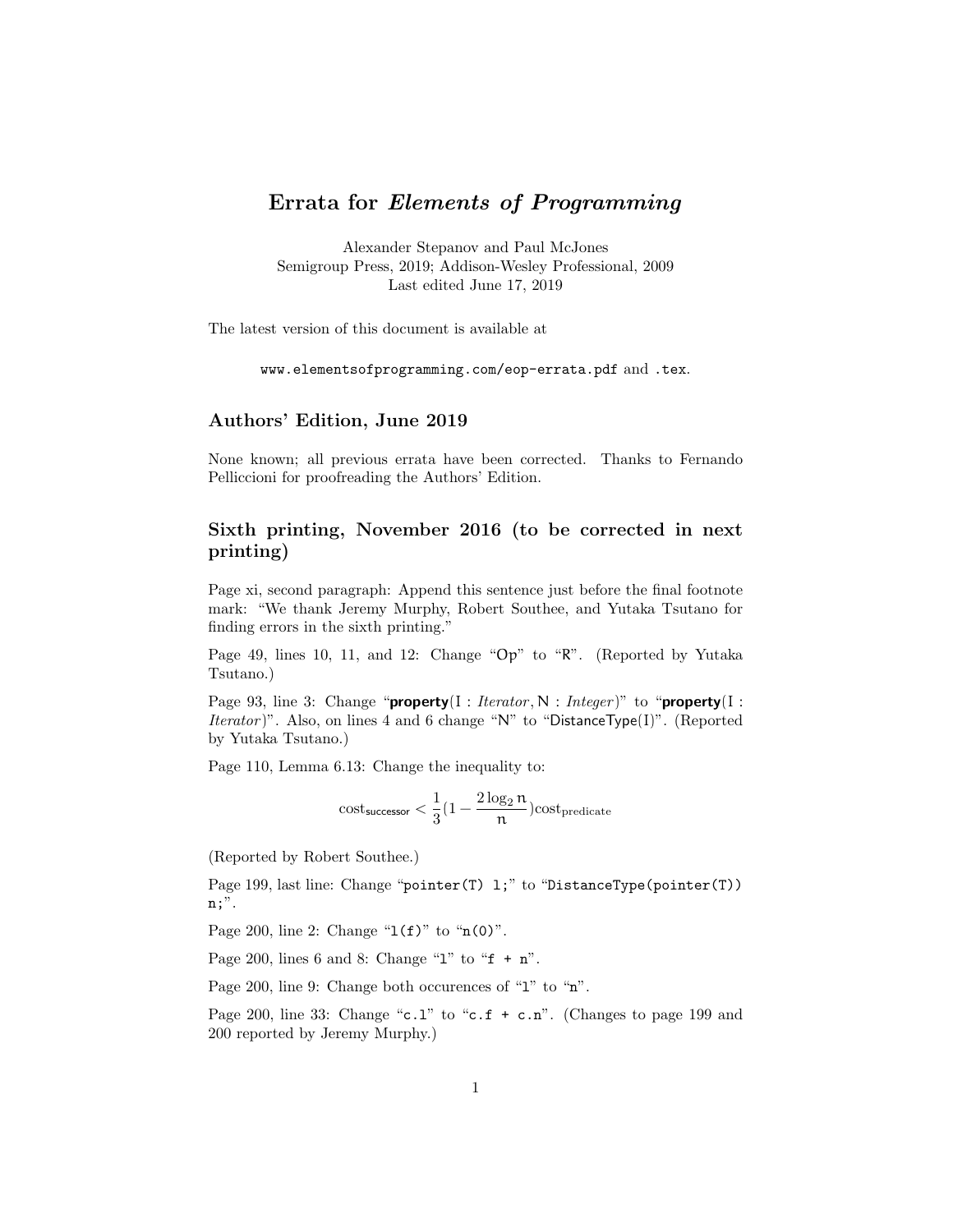Page 204, line -17: Change "( $r_0$  with  $r_1$  and  $r_2$  with  $r_3$ )" to "( $r_0$  with  $r_2$  and  $r_1$ with  $r_3$ ". (This was an error fixing an earlier erratum from the third printing.)

Page 253, left column: Change "find if not, 97" to "find if not algorithm, 97".

## Fifth printing, December 2015

No errata were reported in this printing.

## Fourth printing, January 2015 (corrected in fifth printing)

[A number of errata originally reported in the third printing were inadvertently not corrected in the fourth printing.]

Page xi, second paragraph: Append this sentence just before the final footnote mark: "We thank Matt Austern, Robert Jan Harteveld, Daniel Krügler, Volker Lukas, Veljko Miljanic, Doug Morgan, Jeremy Murphy, Qiu Zongyan, Mark Ruzon, Yoshiki Shibata, Sean Silva, Andrej Sprogar, Mitsutaka Takeda, Stefan Vargyas, and Guilliam Xavier for finding errors in the (third and) fourth printing."

Page 17, line 7 from bottom: Delete sentence beginning "The definition space ..." (Reported by Doug Morgan.)

Page 19, line 9: Insert "unsigned" before "integral type of the same size". (Reported by Daniel Krügler.)

Page 22, lines 11 and 17 from bottom, and page 28, line 10: Change the font of "p" to "p". (Reported by Qiu Zongyan.)

Page 31, line 6 from bottom, and page 98, line 7 from bottom: Change "Domain(op)" to "Domain(Op)". (Reported by Guilliam Xavier.)

Page 66, Lemma 5.2: Change " $n^3$  is the multiplicative inverse modulo 5 of a positive integer  $n \neq 0$ " to "f(n) =  $n^3$  is the multiplicative inverse for the multiplication of non-zero remainders modulo 5". (Reported by Stefan Vargyas.)

Page 112, line 3: Change "half-open on left ranges of the form  $(f, l]$ " to "the returned value". Also change the precondition for find backward if to:

//  $Precondition:$  readable\_bounded\_range(f, l)

(Reported by Veljko Miljanic.)

Page 116, line 11 from bottom: Change "own descendant" to "own proper descendant". (Reported by Matt Austern.)

Page 127, requirements for bifurcate\_equivalent\_nonempty: Change "ValueType(I0)" to "ValueType(C0)". (Reported by Sean Silva.)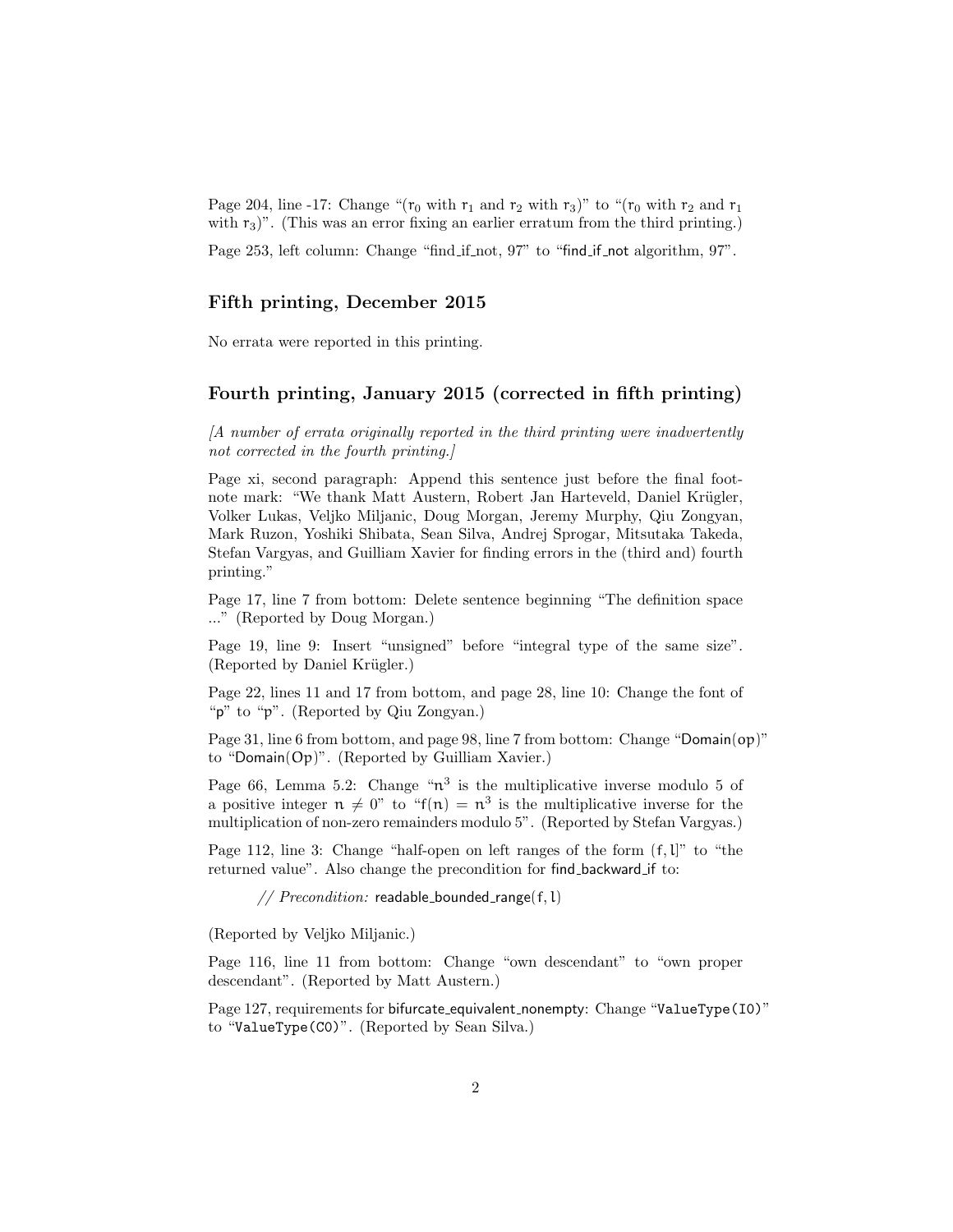Page 128, requirements for bifurcate\_equivalent: Change "ValueType(C)" to "ValueType(C0)". (Reported by Sean Silva.)

Page 131, requirements for bifurcate compare: Change

 $Relation(R)$  & ValueType(C) ==  $Domain(R)$ 

to

```
ValueType(C0) == ValueType(C1) &&
Relation(R) & ValueType(CO) == Domain(R)
```
(Reported by Sean Silva and Mark Ruzon.)

Page 143, line 10 from bottom: Change "};" to "}". (Reported by Guilliam Xavier.)

Page 154, copy n precondition: " $f_{i+n}$ " should be " $f_i + n$ " and " $f_{o+n}$ " should be " $f_o + n$ ". (Reported by Mitsutaka Takeda.)

Page 155, line 9: Change "postcondition" to "precondition". (Reported by Yoshiki Shibata.)

Page 162, line 7: Change " $(l_{i_0} - f_{i_0}) + (l_{i_1} - f_{i_1})$ " to " $(l_{i_0} - f_{i_0}) - (l_{i_1} - f_{i_1})$ ". (Reported by Yoshiki Shibata.)

Page 174, Exercise 10.4: Change "representive" to "representative". (Reported by Qiu Zongyan.)

Page 182, Lemma 10.24: Change "and  $3(n-2)$  otherwise" to "and  $3(n-1)$ otherwise". (Reported by Volker Lukas.)

Page 189, line 5: Change " $3(n-2)$ " to " $3(n-1)$ ". (Reported by Guilliam Xavier.)

Page 211, line 18: Change "addressof(x.a[k])" to "begin(x) + k". (Reported by Jeremy Murphy.)

Page 213, line 19: Change " $0 \le i \le size(w)$ " to " $0 \le i \le size(w)$ ". (Reported by Sean Silva.)

Page 213, last line: Change "int" to "DistanceType(I)". (Reported by Daniel Krügler.)

Page 217, line 17: Change " $n - k$  values in the open interval  $[0, n - k]$ " to " $n - k + 1$  values in the closed interval  $[0, n - k]$ " (Reported by Qiu Zongyan.)

Page 218, line 12 from bottom: Change "The cost of insert before or after an erase at an arbitrary iterator is constant." to "The cost of insert (both before or after an iterator) or erase is always constant." (Reported by Qiu Zongyan.)

Page 234, line 6 and page 236, line 26: Change "identifer" to "identifier". Also, page 235, last 2 lines: Change "identifer list" to "identifier list"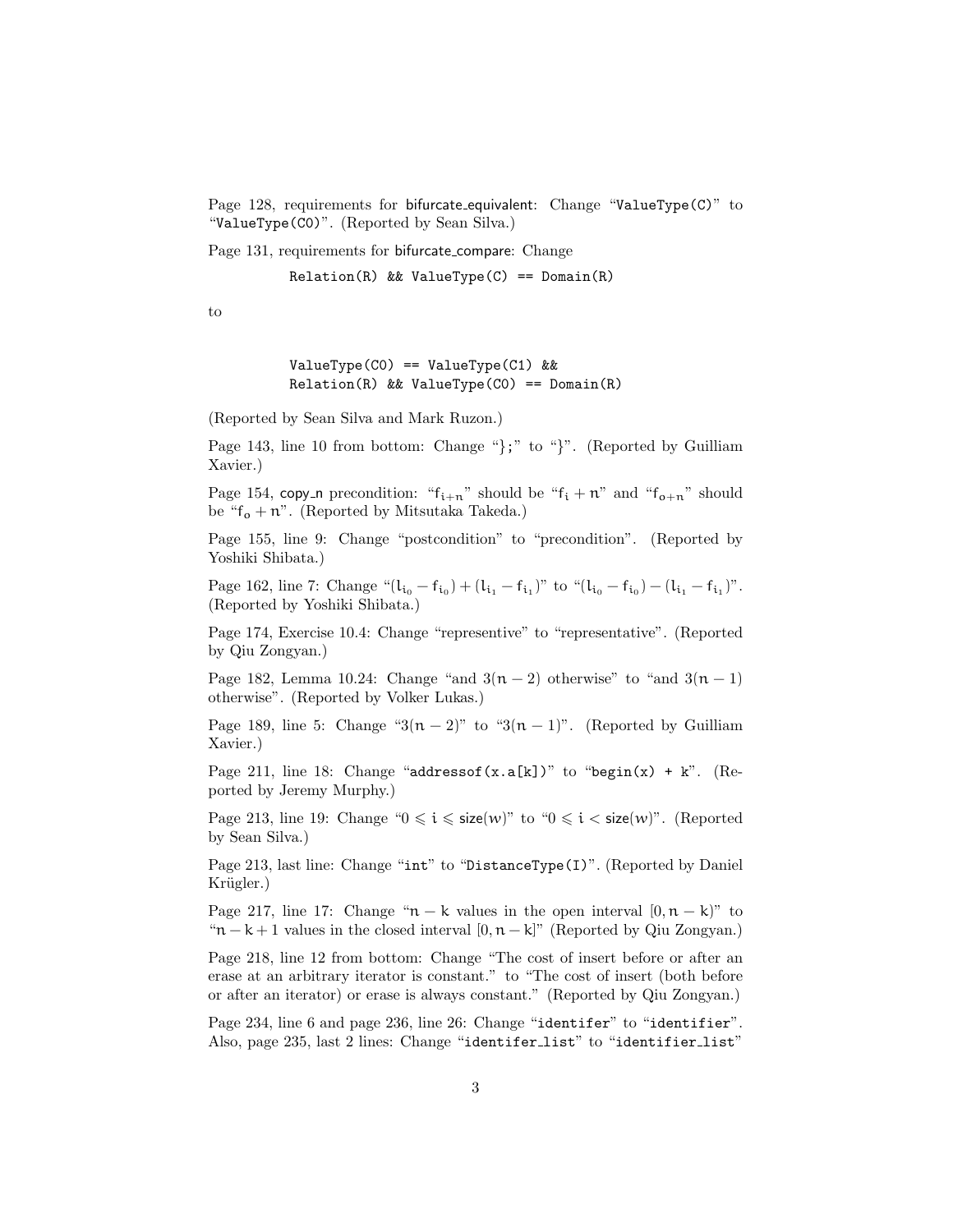(two occurrences). (Reported by Guilliam Xavier.)

Page 249, first column and page 259, first column: Change "reverse\_with\_temporary\_buffer" to "reverse\_n\_with\_temporary\_buffer". (Reported by Guilliam Xavier.)

Also, on same pages and columns: Drop page number 140 from entries for "reverse append" and add new entries after "reverse indexed" for "reverse linked, 140" on page 249 and for "reverse linked algorithm, 140" on page 259. (Reported by Yoshiki Shibata.)

Page 257, second column: Change "properly partial object state" to "properly partial object type". (Reported by Qiu Zongyan.)

Page 260, second column: Change "total object state" to "total object type". (Reported by Qiu Zongyan.)

### Third printing, June 2010 (corrected in fourth printing)

Page xi, second paragraph: Append this sentence just before the final footnote mark: "We thank Shinji Dosaka, Ryan Ernst, Steven Gratton, and Abraham Sebastian for finding errors in the third printing."

Page 14: Change line 6 to:

$$
\mathfrak{n} \mapsto (|\mathfrak{n}| \neq 1) \land (\forall \mathfrak{u}, \mathfrak{v} \in \mathsf{N}) \mathfrak{u} \mathfrak{v} = \mathfrak{n} \Rightarrow (|\mathfrak{u}| = 1 \lor |\mathfrak{v}| = 1)
$$

(Reported by Steven Gratton.)

Page 29, line 4: Change "1979" to "1982".

Page 76, footnote 5: Insert "Volume 3," before "pages 14–22".

Page 105, Lemma 6.8: Insert a right parenthesis after each of the two occurrences of " $(\forall m \in [f, l]$ " and change the typeface of all occurrences of m, f, l, j, and p in these two formulas to match the p, f, and l in the first line.

Page 133, first line of section 8.1: Change "interator" to "iterator". (Reported by Abraham Sebastian.)

Page 183, line 5: Change "If  $p.m0 = m \wedge p.m0 = l$ " to "If  $p.m0 = m \wedge p.m1 =$ l". (Reported by Ryan Ernst.)

Page 203, sort\_n\_with\_buffer precondition:  $\pi/2$  should be  $\lceil \pi/2 \rceil$ . (Reported by Ryan Ernst.)

Page 204, sentence before merge n\_step 0: Change "Rotating the ranges  $r_2$  and  $r_3$ " to "Rotating the ranges  $r_1$  and  $r_2$ ". (Reported by Shinji Dosaka.)

Page 246, entry for Sedgewick et al.: Change "1979" to "1982" and change "In Proc. 11th SIGACT Meeting, ed. Michael J. Fischer, pages 376–390" to "SIAM Journal on Computing  $11(2)$ : 376-390".

Page 251, second column: Insert "Mutable, 150" after "MultiplicativeSemigroup,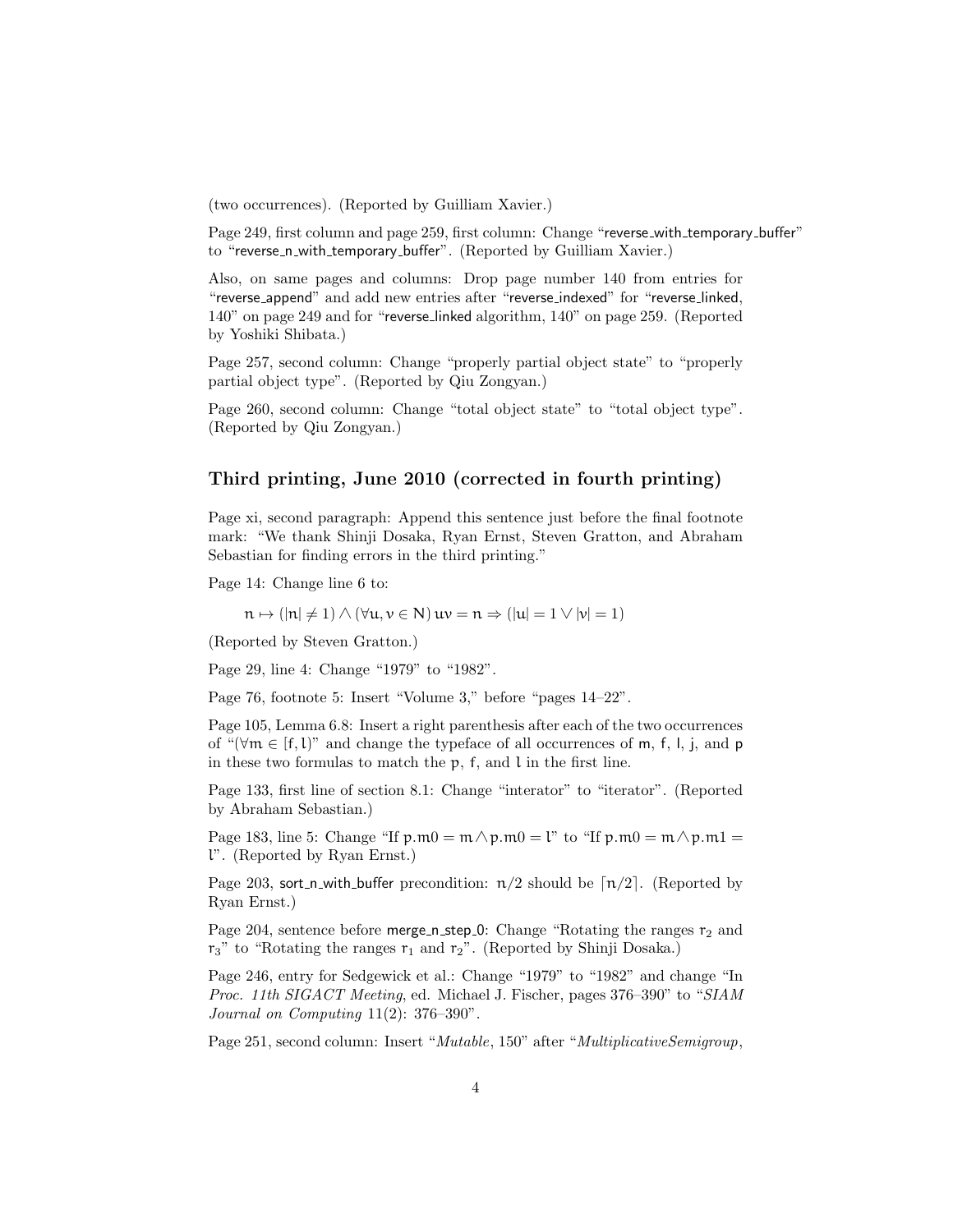66", "Readable, 90" after "RandomAccessIterator , 113" and "Writable, 149" after "weakening, 11".

Page 255, second column: Insert "Mutable, 150" after "Musser, David, 13".

Page 258, second column: Insert "Readable, 90" after "reachable algorithm, 121".

Page 262, second column: Insert "Writable, 149" after "words in memory, 4".

#### Second printing, October 2009 (corrected in third printing)

Page xi, second paragraph: Append these two sentences (including footnote mark): We thank John Banning, Bob English, Steven Gratton, Max Hailperin, Eugene Kirpichov, Alexei Nekrassov, Mark Ruzon, and Hao Song for finding errors in the first printing. We thank Foster Brereton, Gabriel Dos Reis, Ryan Ernst, Abraham Sebastian, Mike Spertus, Henning Thielemann, and Carla Villoria Burgazzi for finding errors in the second printing.<sup>6</sup>

Page xi, bottom of page: Add this footnote:

6. See www.elementsofprogramming.com for the up-to-date errata.

page xiii, first paragraph: Change "and, since 2002, Adobe" to "and Adobe". page xiii, second paragraph: Change "and, since 2003, Adobe" to "and Adobe".

Page 12, line 21: Change  $x \mapsto \mathcal{F}(x)$  to  $x \mapsto \mathcal{F}(x)$ . (Reported by Abraham Sebastian.)

Page 12, concept UnaryFunction: Add a definition of Domain similar to the one in HomogeneousFunction later on the same page:

 $\wedge$  Domain : UnaryFunction  $\rightarrow$  Regular  $F \mapsto$  InputType(F, 0)

(Reported by Carla Villoria Burgazzi, who detected the problem using her Liz interpreter.)

Page 25, convergent point: Add this precondition:

// Precondition: ( $\exists n \in \mathsf{DistanceType}(F)$ )  $n \geqslant 0 \wedge f^n(x0) = f^n(x1)$ 

Page 26: Change Exercise 2.3 to:

The precondition of convergent point ensures termination. Implement an algorithm convergent point guarded for use when that precondition is not known to hold, but there is an element in common to the orbits of both  $x0$  and  $x1$ .

(Reported by Abraham Sebastian.)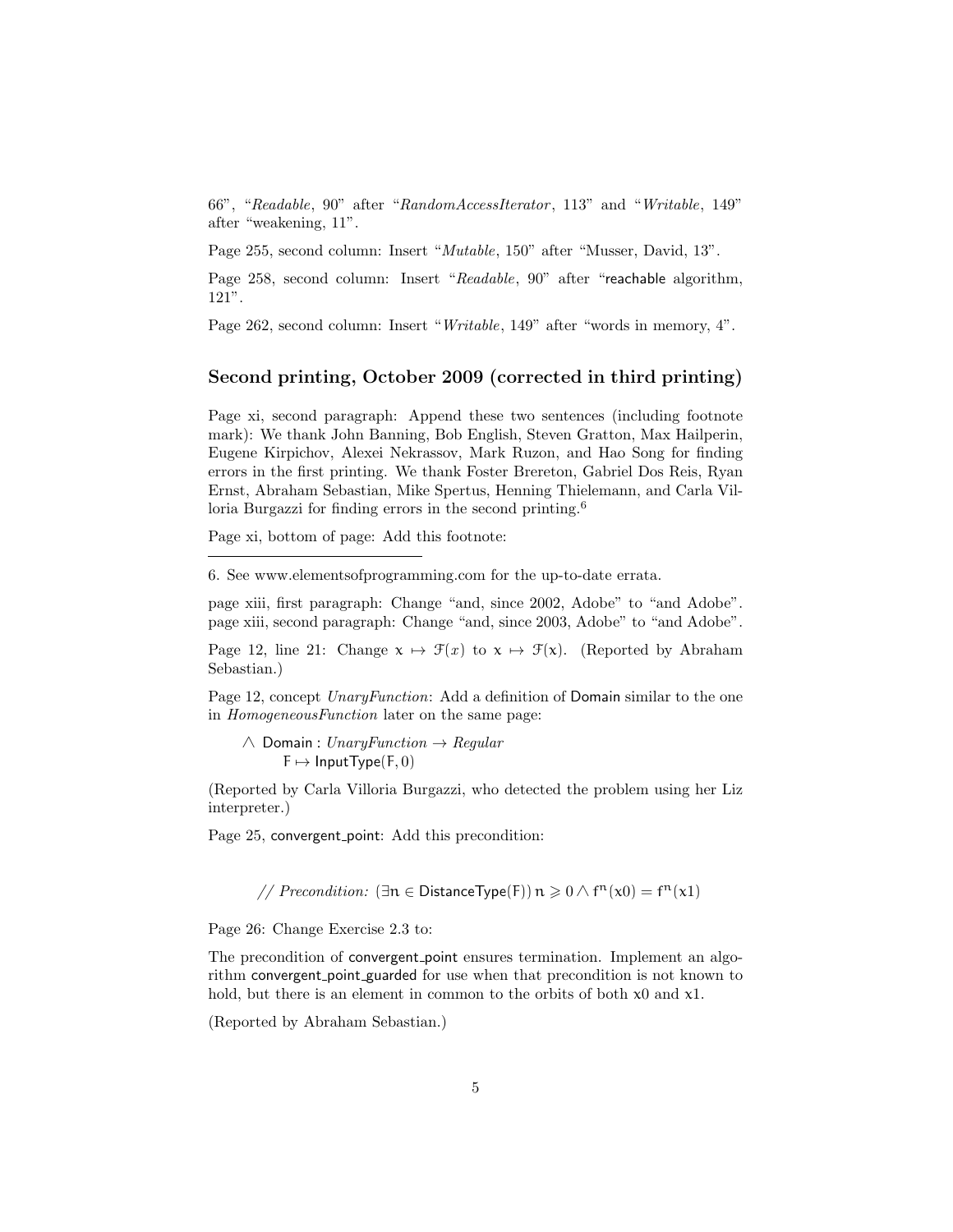Page 33, bottom of page: Change the case for n odd from  $(a^2)^{n/2}a$  to  $(a^2)^{\lfloor n/2 \rfloor}a$ . (Reported by Ryan Ernst.)

Page 44, line 5: Change  $x_{x-k+1}$  to  $x_{n-k+1}$ . (Reported by Foster Brereton.)

Page 49, the Relation concept should be:

 $Relation(\text{Op}) \triangleq$ HomogeneousPredicate(Op)  $\wedge$  Arity(Op) = 2

(Reported by Foster Brereton.)

Page 54, line 12: Change "jth largest of k arguments" to "jth element from k arguments according to the given ordering." (Reported by Abraham Sebastian.)

Page 66: Change the first sentence to: "A transformation is called an inverse operation of a binary operation with respect to a given element (usually the identity element of the binary operation) if it satisfies the following:". (Reported by Mike Spertus.)

Page 71, first sentence of section 5.3: Change "an integer" to "a non-negative integer". (Reported by Abraham Sebastian.)

Page 74, line 13: Change the final colon to a period. (Reported by Ryan Ernst.)

Page 87, quotient\_remainder\_extended: change the signature to:

quotient\_remainder\_extended :  $U_n \times U_n \rightarrow U_n \times U_n$ 

(Reported by Henning Thielemann.)

Page 101, find n: The precondition should be readable weak range $(f, n)$  rather than weak\_range $(f, n)$ .

Page 121, reachable: The requirement should be *BidirectionalBifurcateCoordinate* rather than  $Bifurcate Coordinate$ , and the precondition should be tree(x) rather than tree $(c)$ . (The requirement error was reported by the GHC compiler when the concepts and functions in this chapter were translated to Haskell type classes and functions.)

Page 178: Change the sentence beginning "Since m is the smallest" to "Since m is the smallest positive number such that mk mod  $n = 0$ , lcm(k, n) = mk, where  $lcm(\mathfrak{a}, \mathfrak{b})$  is the *least common multiple* of  $\mathfrak{a}$  and  $\mathfrak{b}$ ."

Page 235, paragraph beginning "Prefix const": Append this sentence: "When applied to a reference type, the resulting type is a reference to a constant version of the reference base type." (Reported by Gabriel Dos Reis.)

Page 237: Replace the production for control\_statement with:

control\_statement = return | conditional | switch | while | do | compound | break | goto.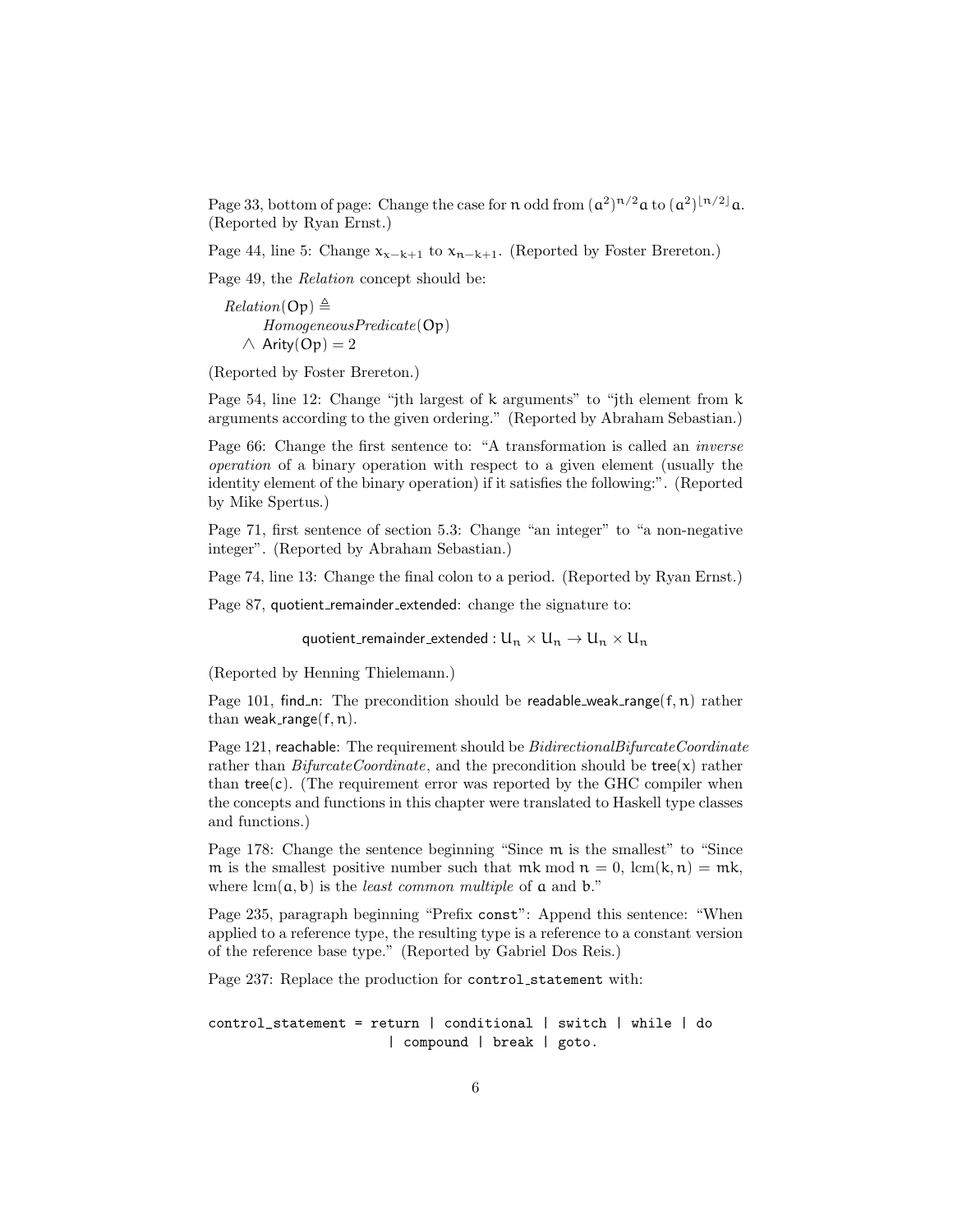(Reported by Carla Villoria Burgazzi.)

## First printing, June 2009 (corrected in second printing)

Page 14, regular unary function: The f to the left of  $\mapsto$  should be f. (Reported by Mark Ruzon.)

Page 18, power unary precondition: The superscript should be i rather than  $n$ :

// Precondition:  $n \geq 0 \wedge (\forall i \in N) 0 < i \leq n \Rightarrow f^{i}(x)$  is defined

(Reported by Alexei Nekrassov.)

Page 24, fourth line: Change " $q \ge 0$ " to " $q > 0$ " and "when slow enters the cycle" to "when it collides with slow". (Reported by Bob English and John Banning.)

Page 52: The weak ordering property should be:

**property**( $R : Relation, E : Relation$ ) **requires**( $Domain(R) = Domain(E)$ ) weak\_ordering : R  $r \mapsto$  transitive(r)  $\wedge$  ( $\exists e \in E$ ) equivalence(e)  $\wedge$  $(\forall a, b \in Domain(R))$  exactly one of the following holds:  $r(a, b), r(b, a), \text{ or } e(a, b)$ 

(Reported by Eugene Kirpichov.)

Page 59, select 2.5 ab cd: The first statement should be:

compare\_strict\_or\_reflexive<(ia < ic), R> cmp;

(Reported by Hao Song.)

Page 74: The sentence "While we believe that there is no logarithmic time, constant-space algorithm for remainder on Archimedean monoids, an iterative constant-space algorithm exists when we can divide by  $2.^{3"}$  should be changed to "Floyd and Knuth [1990] give a constant-space algorithm for remainder on Archimedean monoids that performs about 31% more operations than remainder nonnegative, but when we can divide by 2 an algorithm exists that does not increase the operation count.<sup>3"</sup> (Reported by Max Hailperin.)

Page 95: The definition of limit of a range: the brackets should be hollow:

An iterator  $f + n$  is the limit of a half-open weak range  $\llbracket f, n \rrbracket$ .

(Reported by Eugene Kirpichov.)

Page 135, in line 9: " $t =$  successor(f)" should be "f = successor(t)". (Reported by Max Hailperin.)